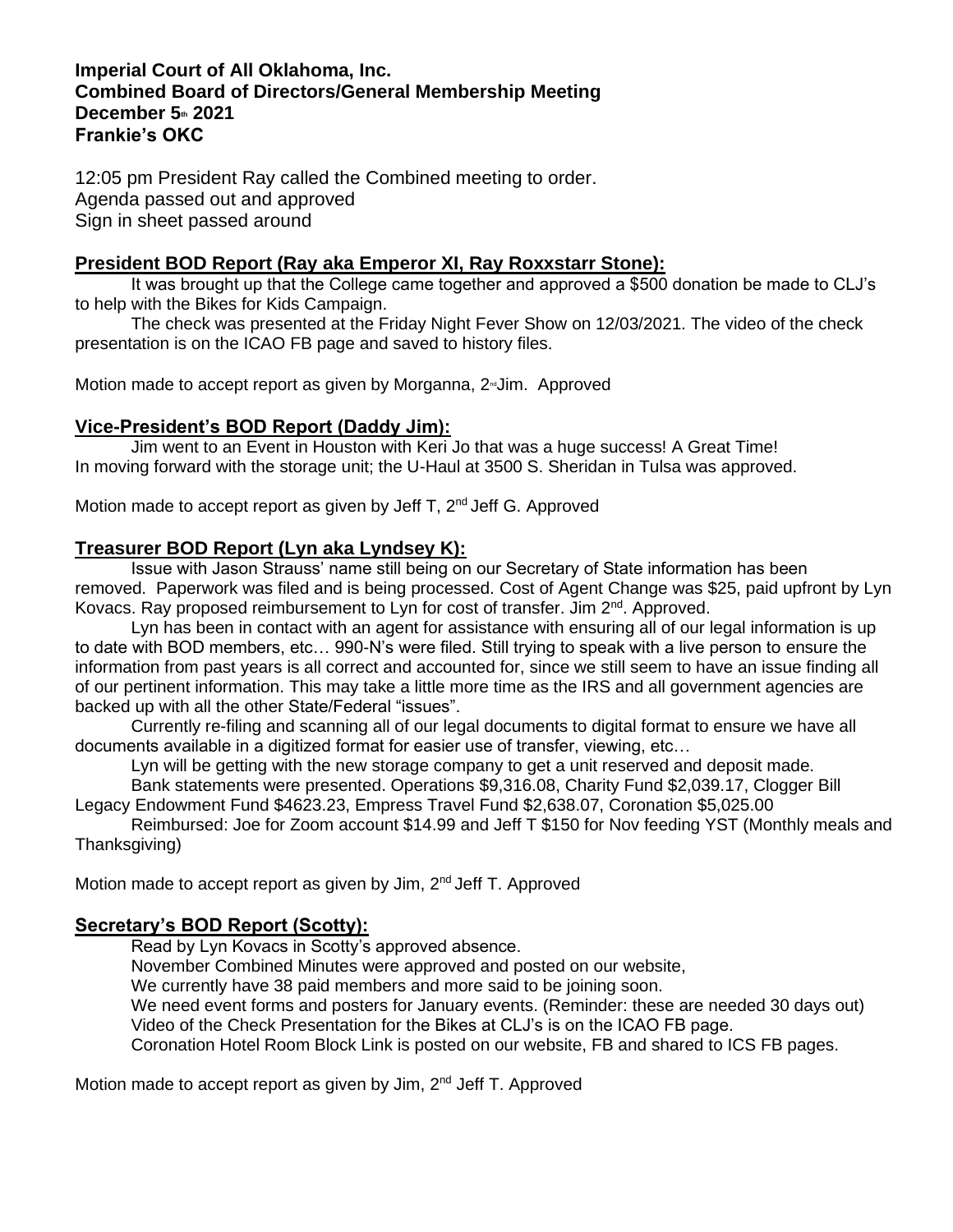# **Member at Large BOD Report (Jeff T aka Morganna Pheeling Tarwater):**

Morganna is still receiving a lot of back and forth about the content and member's conduct in all of our chat groups. Please be mindful of what each chat is for, and how we respond to other members in those respective chat groups.

# **ICP's BOD Report (Paul aka Eric Shun and Jeff T aka Morganna Pheeling Tarwater):**

ICP's are receiving more and more membership inquiries from the general public. Attended Patient A @ OKEQ, Performed @ Christmas Show / Attended Divestitures in Dallas. Paul brought up a large sponsor for the All that Glitters Show, and is proposing an ad space for them for Coronation. Paul to discuss more with Ray. Paul also to discuss if the sponsorship donation is specifically for the show, or for Coronation.

Motion to accept both reports as given by Jim. 2<sup>nd</sup> by Lyn. Approved

### **Dean of Collge BOD Report (Emperor XII, Jeff Germany):**

Her Majesty, ICP's Eric & Morganna, PR Lotti Dah and PR Triton Paige are all meeting requirements.

Jeff stated that we need to come together to end the  $3<sup>rd</sup>$  quarter strong. Raise more money and move into the  $4<sup>th</sup>$  quarter even stronger.

Motion to accept report as given by Jeff T. 2<sup>nd</sup> Jim. Approved

# **Monarch BOD Report (Absolute Empress XIII, Rayna Over aka Frank):**

There is a lot of information coming together regarding the planning of our next Coronation. Monday meetings of the Coronation Committee have already accomplished quite a bit in a short time. A sponsorship pamphlet was put together and sent to BOD to review.

Rayna has attended several shows over the past month with positive feedback about our organization.

Rayna brought up Miss Demeanor proposing a new charity, at which time she yielded her time to Miss Demeanor to share the information regarding the Oklahoma Coalition Against Domestic Violence and Sexual Assault. They will be the beneficiary for the January show being hosted by Miss Demeanor and Lottie Dah. A motion was made by Rayna to tentatively approve the new 501c3 charity, pending the BOD receiving the necessary paperwork. Morganna 2<sup>nd</sup>. Approved

Member of the Month for November – Miss Demeanor aka Randy Robinson Flowers being grown for Coronation by Rayna are still living! There are currently 247 plants thriving.

Motion to accept report as given by Jeff T, 2<sup>nd</sup> Jim. Approved

### **Old Business:**

#### **Ray:**

The issue of separating the BOD and General Membership meetings again was discussed. Motion was made by Jeff G to separate the meetings starting in January 2022, 2<sup>nd</sup> Lyn K. Approved

### **New Business:**

#### **Ray:**

Hotel Block has already been extended to 45 rooms. The cutoff date for Room Reservations under the ICAO block is March  $11^{th}$ .

BOD/College came together and the majority voted to drop the grievance with the understanding that all members should be aware of their actions and words at all times.

### **Joe:**

Discussed being reimbursed for the audio / video editing software used in virtual shows, as well as music compilation for live shows. Ray said that other programs need to be compared before voting on reimbursement of the particular software that Keri Jo uses.